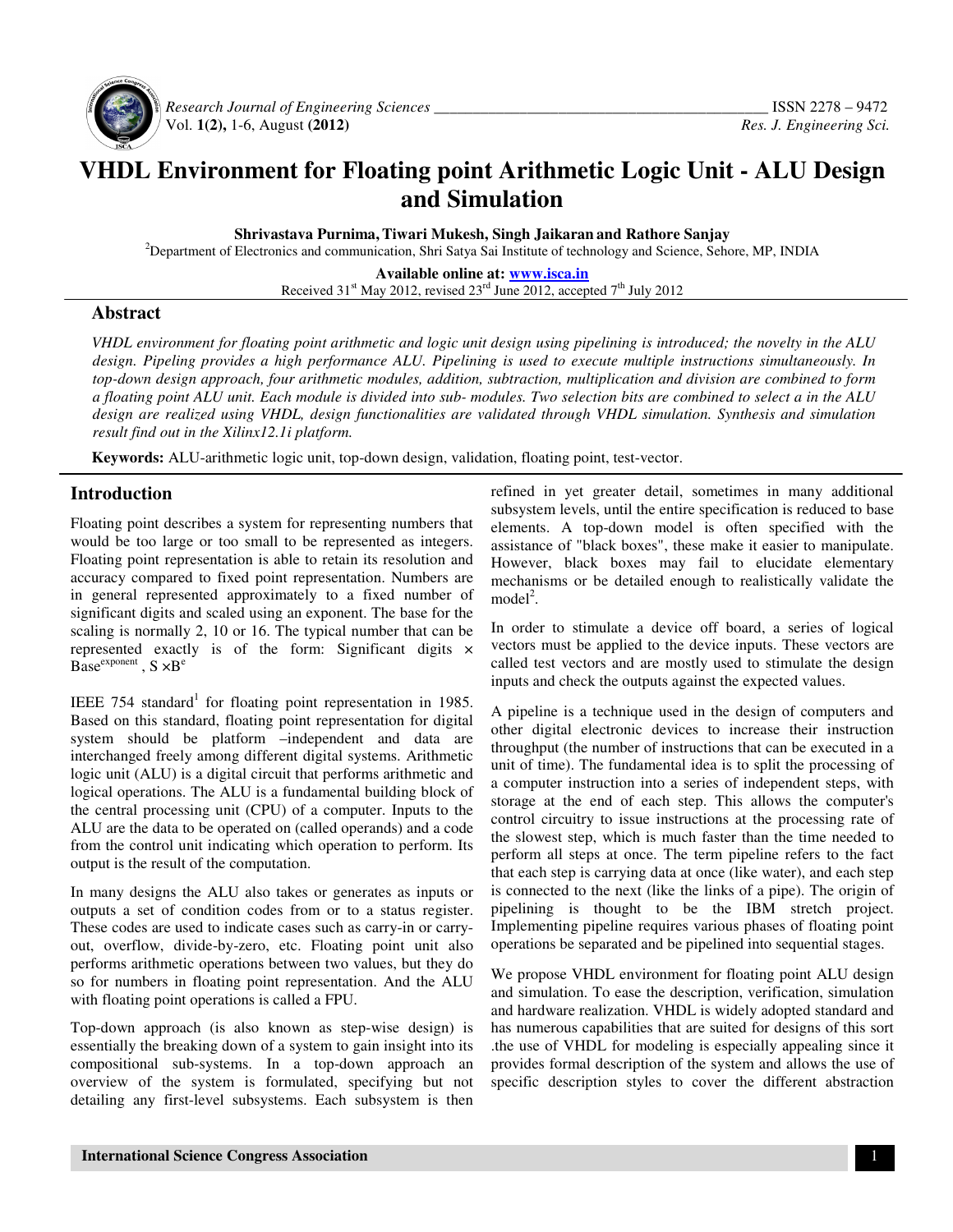levels (architectural, register, transfer and logic level) employed in design<sup>2</sup>.

### **Material and Methods**

The main objective of this paper is to describes the implementation of pipelining in design the floating -Point ALU using VHDL. The sub objectives are to design a 16-bit floating point ALU operating on the IEEE 754 standard. Floating point representations, supporting the four basic arithmetic operations; addition, subtraction, multiplication and division. Second sub objective is to model the behavior of the ALU design using VHDL.

Specifications for a 16-bit floating-point ALU design- i. Input A and B and output result are 16-bit binary floating point. ii. Operands A and B operate as follows: A (operation) B=results, operation can be addition (+), subtraction (-), multiplication (\*), division (/). iii. 'Selection' a 2-bit input signal that selects ALU operation and operate as shown in table-1. iv. Status a 4-bit output signal work as a flag an microprocessor. v. Clock pulse is only provided to the module which is selected using demux. vi. Concurrent processes are used to allow processes to run in parallel.

**Table-1 Select ALU operation** 

| <b>Selection</b> | <b>Operation</b> |
|------------------|------------------|
|                  | Addition         |
|                  | Summation        |
|                  | Multiplication   |
|                  | Division         |

| Table-2<br><b>Select Status</b> |                  |  |  |
|---------------------------------|------------------|--|--|
| Output<br><b>Status</b>         |                  |  |  |
| 0000                            | Normal operation |  |  |
| 0001                            | Overflow         |  |  |
| 0010                            | Underflow        |  |  |
| 0100                            | Result zero      |  |  |
| 1000                            | Divide by zero   |  |  |



**Figure-1 Top level view of the ALU design** 

ALU is separated into smaller modules: addition, subtraction, multiplication and division, demux and mux. Each arithmetic module is further divided into smaller modules the top level view of figure 1 shows the top level view of the ALU. It consist of four functional arithmetic modules, three demultiplexes and two multiplexers. The demuxs and muxes are used to route input operands and the clock signal to the correct functional modules. They also route outputs and status signals based on the selector  $pins<sup>3</sup>$ .

After a module completes its task, outputs and status signals are sent to the muxes where they multiplexes with other outputs from corresponding modules to produce output result selector pins are routed to these muxes such that only the output from currently operating functional module is sent to the output port. Clock is specifically routed rather then tied permanently to each module since only the selected functional modules need clock signals. This provides power savings since the clock is supplied to the required modules only and avoid invalid results at the output since the clock is used as a trigger in every process<sup>4</sup>.

**Pipelining floating point addition module**: Addition module has two 16 bit inputs and one16 bit output selection input is used to enable or disable the module this module is further divided into 4 sub modules zero check, align, add\_ sub and normalize module.



**Figure-3 Pipeline floating point addition** 

**Zero check module:** This module detect zero operands early in the operation and based on the detection result it has two status signals. This eliminates the need of sub sequent processes to check for the presence of zero operands table 1 summarize the algorithm.

**Table-3** 

| <b>Setting Zero Check Bit</b> |         |  |  |  |
|-------------------------------|---------|--|--|--|
| I/P <sub>b</sub>              | Zero b1 |  |  |  |
|                               |         |  |  |  |
| T7                            |         |  |  |  |
|                               |         |  |  |  |
|                               |         |  |  |  |

**Align module:** In this module operations are perform based on status signal from previous stage zero operands are checked in the align module as well this module introduces implied into the operands shown in table 4.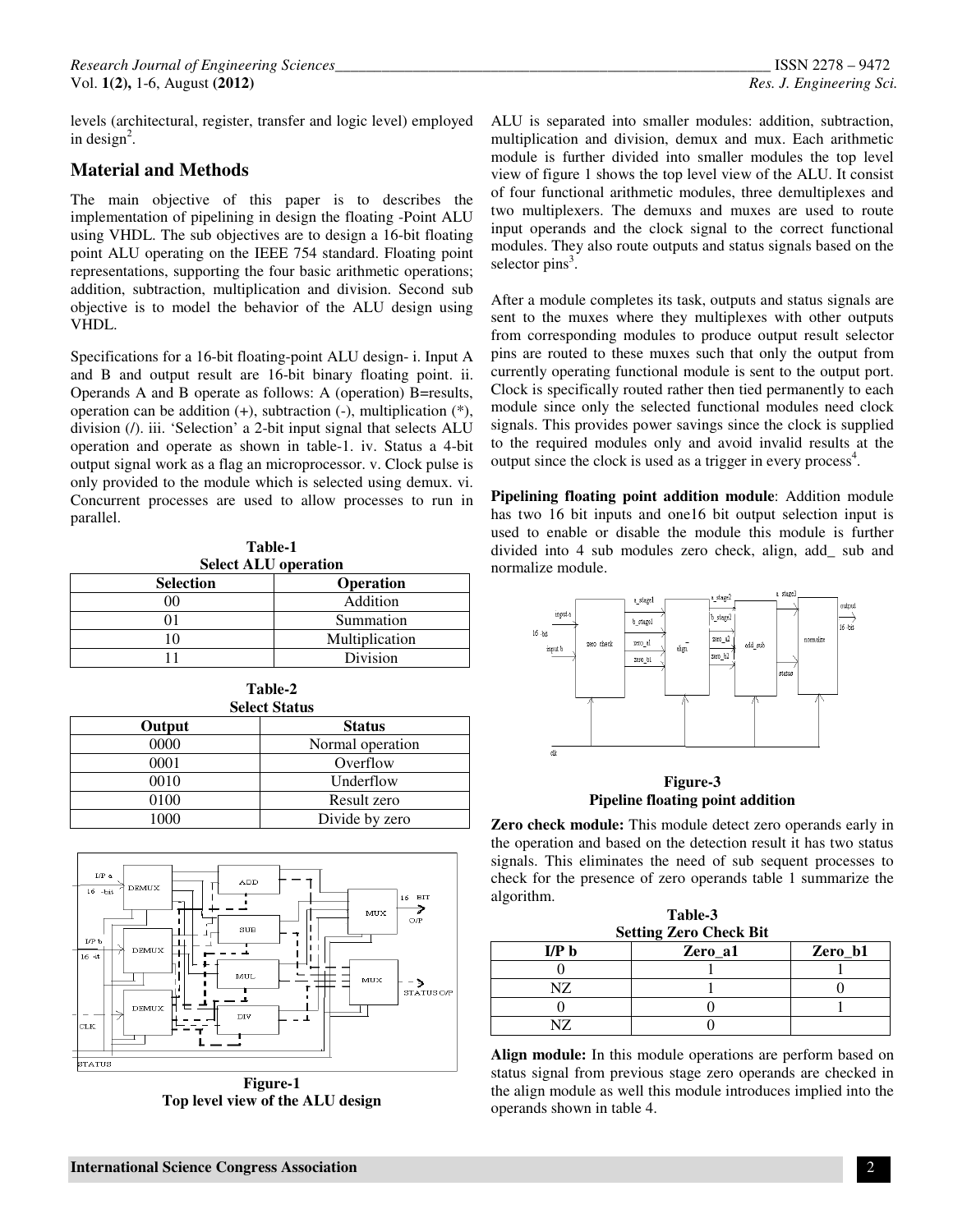| Zero_a1 xor<br>zero b1 | a_sign          | <b>Implied bit</b><br>for a | <b>Implied</b><br>bit for |
|------------------------|-----------------|-----------------------------|---------------------------|
|                        | $X$ (do't care) |                             |                           |
|                        |                 |                             |                           |
|                        |                 |                             |                           |

Add\_ sub module: This module performs actual addition and subtraction of operands. Firstly operands are checked via the status signals are carried out results are automatically obtained if either of the operand are zero shown in table 3 normalization is needed if no calculation are done here the operation is done based on the science and the relative magnitude of mantissa i.e. summaries in table 5 status signal is set to one is indicate the need of normalization by the next stage<sup>5</sup>.

**Table-5 check for add\_sub module**

| Zero_a2<br>&zero_b2 | Zero al xor<br>zero_b1 | Zero_a2 | <b>Result</b>   |
|---------------------|------------------------|---------|-----------------|
|                     |                        |         | Perform add_sub |
|                     |                        |         | b stage2        |
|                     |                        |         | a stage2        |
|                     |                        |         |                 |

**Table-6 Add\_Sub Operation** 

| <b>Operation</b> | a_sign xor<br>b_sign | a>b            | <b>Result</b> | <b>Sign</b> |
|------------------|----------------------|----------------|---------------|-------------|
| a+b              |                      | X              | a+b           | $+ve$       |
| $(-a)+(-b)$      |                      | X              | $a+b$         | -ve         |
| $a+(-b)$         |                      | Yes            | a-b           | $+ve$       |
| $a+(-b)$         |                      | N <sub>0</sub> | b-a           | -ve         |
| $(-a)+b$         |                      | Yes            | a-b           | -ve         |
| $(-a)+b$         |                      | No             | b-a           | $+ve$       |

**Normalize module:** Input is normalize and packed into the IEEE 754 floating point representation if the normalize status signal is set normalization is perform otherwise MSB is dropped.

**Pipeline floating point subtraction module:** Subtraction module has two 16-bits inputs and one 16-bit output. Selection input is used to enable/ disable the entity depend on the operation. This module is divided further into four sub-modules: zero-check, align, add sub and normalize module. The subtraction algorithm differs only in the add sub module where the subtraction operator change the sign of the result. The reaming three modules are similar to those in the addition module table 7 and table 8 summarizes the operation.

**Table-7 Checks for Add\_Sub Module** 

| Zero a2  | Zero a2 | Zero a2 | b    | <b>Result</b>      | sign        |
|----------|---------|---------|------|--------------------|-------------|
| &zero b2 | xor     |         | sign |                    |             |
|          | zero b2 |         |      |                    |             |
|          |         | X       | X    | Perform            | <b>NA</b>   |
|          |         |         |      | add_sub            |             |
|          |         |         |      | $b_{\text{stage}}$ | $b$ _sign=1 |
|          |         |         |      | $b_{\text{stage}}$ | $b$ _sign=0 |
|          |         |         | Х    | a stage2           | a_sign      |
|          |         |         | X    |                    | NΑ          |

| Table-8 |  |                                          |  |  |  |
|---------|--|------------------------------------------|--|--|--|
|         |  | <b>Add Sub Operation and Sign Fixing</b> |  |  |  |

| <b>Operation</b> | a_sign xor<br>b_sign | a>b            | <b>Result</b> | sign  |
|------------------|----------------------|----------------|---------------|-------|
| $(-a)-b$         |                      | X              | a+b           | -ve   |
| $a-(-b)$         |                      | X              | $a+b$         | $+ve$ |
| $(-a)-(-b)$      |                      | Yes            | a-b           | -ve   |
| $(-a)-(-b)$      |                      | N <sub>0</sub> | b-a           | $+ve$ |
| a-b              |                      | Yes            | a-b           | $+ve$ |
| a-b              |                      | No             | b-a           | -ve   |

**Pipelined floating point multiplication module:**  Multiplication entity has three 16-bit inputs and two 16-bit outputs. Selection input is used to enable/disable the entity. Multiplication module is divided into check-zero, check-sign, add-exponent and normalize–and-concatenate all modules, which are executed concurrently. Status signal indicates special result cases such as overflow, underflow and result zero, in this project pipelined floating point multiplication is divided in to three stages (figure-4). Stage 1 checks whether the operand is zero and report the result accordingly<sup>6</sup>. Stage 2 determines the product sign, add exponents and multiply.



Selection I/P

**Figure-4 Pipeline structure of multiplication module**

**Check-zero module:** Initially two operands are checked to determine whether they contain a zero. If one of the operand is zero, the zero\_flag is set to 1. The output results zero. If neither of them is zero then the inputs with IEEE 754 format is unpacked and assigned to the check sign, add exponent and multiply mantissa modules, the mantissa is packed with hidden bit 1.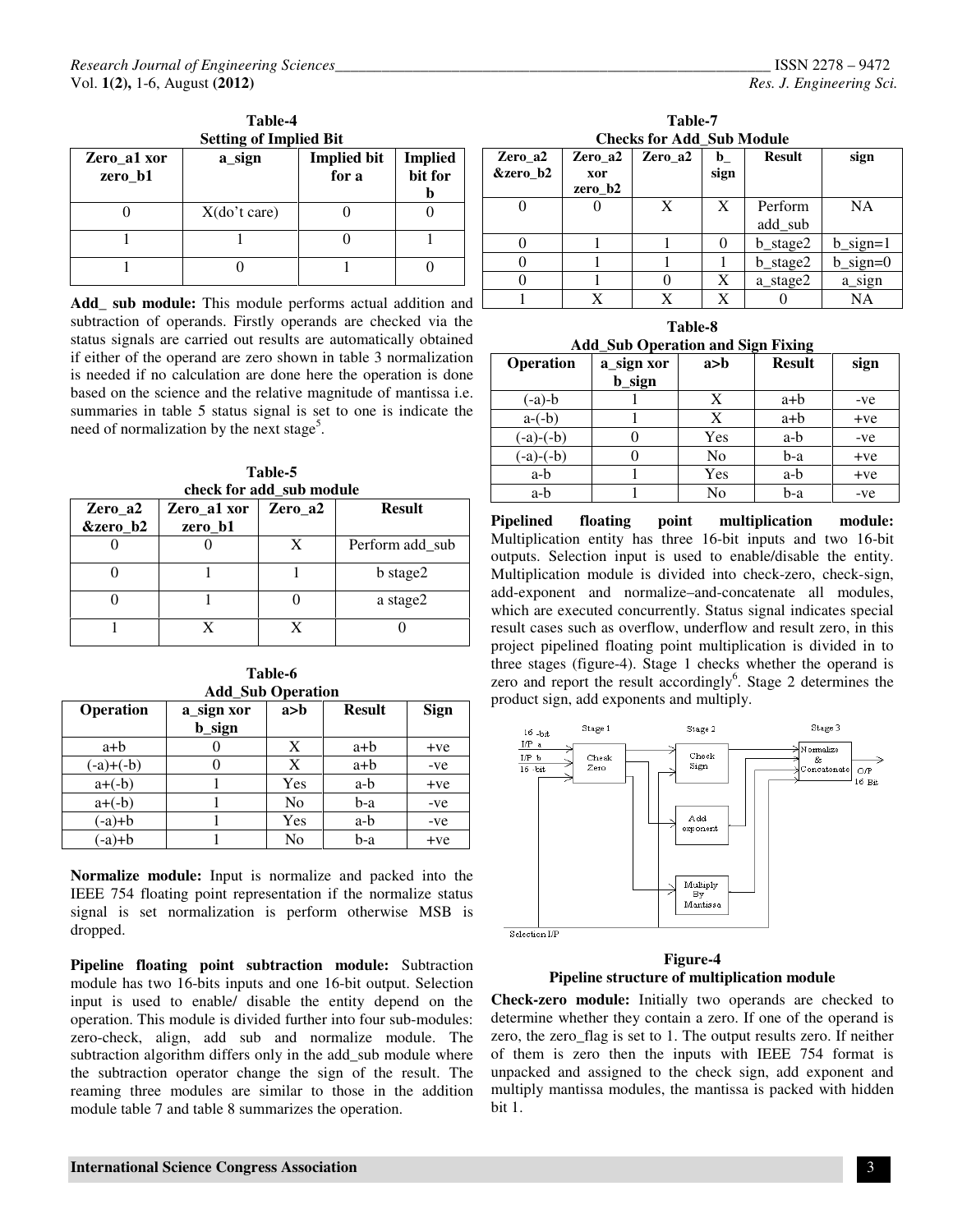**Add exponent module:** The module is activated if the zero flag is set. Else zero is passed to the next stage and exp\_flag is set to 0, two extra bit are added the exponent indicating overflow and underflow.

**Multiply mantissa module:** In this stage zero\_flag is checked first. If the zero\_flag is set to 0, then no calculation and normalization is performed. The mant\_flag is set to 0 if both the operands are nonzero after the multiplication is done mant\_flag is set to 1 to indicate that this operation is executed.

**Check sign module:** This module determines the product sign of two operands .the product is positive, when the two operands have the same sign; otherwise it is negative. The sign bit are compared using XOR circuit. The sign\_flag is set to 1

**Normalize and concatenate module:** This module checks the overflow and underflow occurs if the  $9<sup>th</sup>$  bit is 12. Overeflow occurs if the  $8<sup>th</sup>$  bit is 1. If exp\_flag, sign\_flag and mant\_flag are set, the normalization is carried out. Otherwise, 16-zero bits are assigned to the result. During the normalization operation, the mantissa MSB is 1, hence no, normalization is needed. The hidden bit is dropped and the reaming bit is packed and assigned to the output port. Normalization module set the mantissa MSB to 1. The current mantissa is shifted left until 1 is encountered foe each shift the exponent is decreased by 1, if the mantissa MSB is 1, normalization is completed and first bit is the implied bit dropped. The remaining bits are packed and assigned to the output port. The final normalization product with the correct biased exponent is concatenated with product sign<sup>7</sup>.

**Pipelined floating point division module:** Division entity has three 16-bit inputs and two 16-bit outputs. Selection input is used to enable or disable the entity. Division module is divided into six modules: check zero, align, dividend check sign, subtract exponent, divide mantissa and normalize concatenate modules. Each module is executed concurrently. Status indicates the special cases such as overflow, underflow, and result zero and divides by zero. Figure 5 shows the pipeline structure of the division module.



**Pipeline structure of the division module** 

**Check-zero module:** Initially two operands are checked to determine whether they contain a zero. If one of the operand is zero, the zero\_flag is set to 1. The output results zero. If neither of them is zero then the inputs with IEEE 754 format is unpacked and assigned to the check sign, add exponent and multiply mantissa modules, the mantissa is packed with hidden bit 1.

**Add exponent module:** The module is activated if the zero flag is set. Else zero is passed to the next stage and exp\_flag is set to 0, two extra bit are added the exponent indicating overflow and underflow.

**Multiply mantissa module:** In this stage zero flag is checked first. If the zero\_flag is set to 0, then no calculation and normalization is performed. The mant\_flag is set to 0 if both the operands are nonzero after the multiplication is done mant\_flag is set to 1 to indicate that this operation is executed.

**Check sign module:** This module determines the product sign of two operands. The product is positive, when the two operands have the same sign; otherwise it is negative. The sign bit are compared using XOR circuit. The sign\_flag is set to 1.

**Align dividend module:** This module compares both mantissas. If mant a is greater than or equal to the msant b then the mant\_a must be aligned for every bit right shift of the mant\_a mantissa, the mant\_a exponent is then increased by 1. This increase may result in an exponent overflow, in this case an overflow flag is set. Otherwise, the process continues with the parallel operation of exponent subtraction and mantissa division. Align\_flag is set to  $1^7$ .

**Subtract exponent module:** This module is activated if the zero flag is set. If not, zero value is passed to the next stage and exp\_flag is set to 0. Two extra bits are added to the exponent to indicate overflow. Here two exponents are subtracted. The bias is added back. After this the exp\_flag is set to 1.

**Divide mantissa module:** In this stage, align flag is checked first. If align flag is 0 then no mantissa division is performed mant flag is set to 0.if both operand are not zero, mant a is divided by mant\_b. In division algorithm, comparison between two mantissa is done by subtracting the two values and checking the output sign.

#### **Results and Discussion**

Design is verified through simulation, which is done in a bottom –up fashion. Small modules are simulated in separate test benches before they are integrated and tested as a whole<sup>8</sup>



**Figure-6 RTL view of align operation**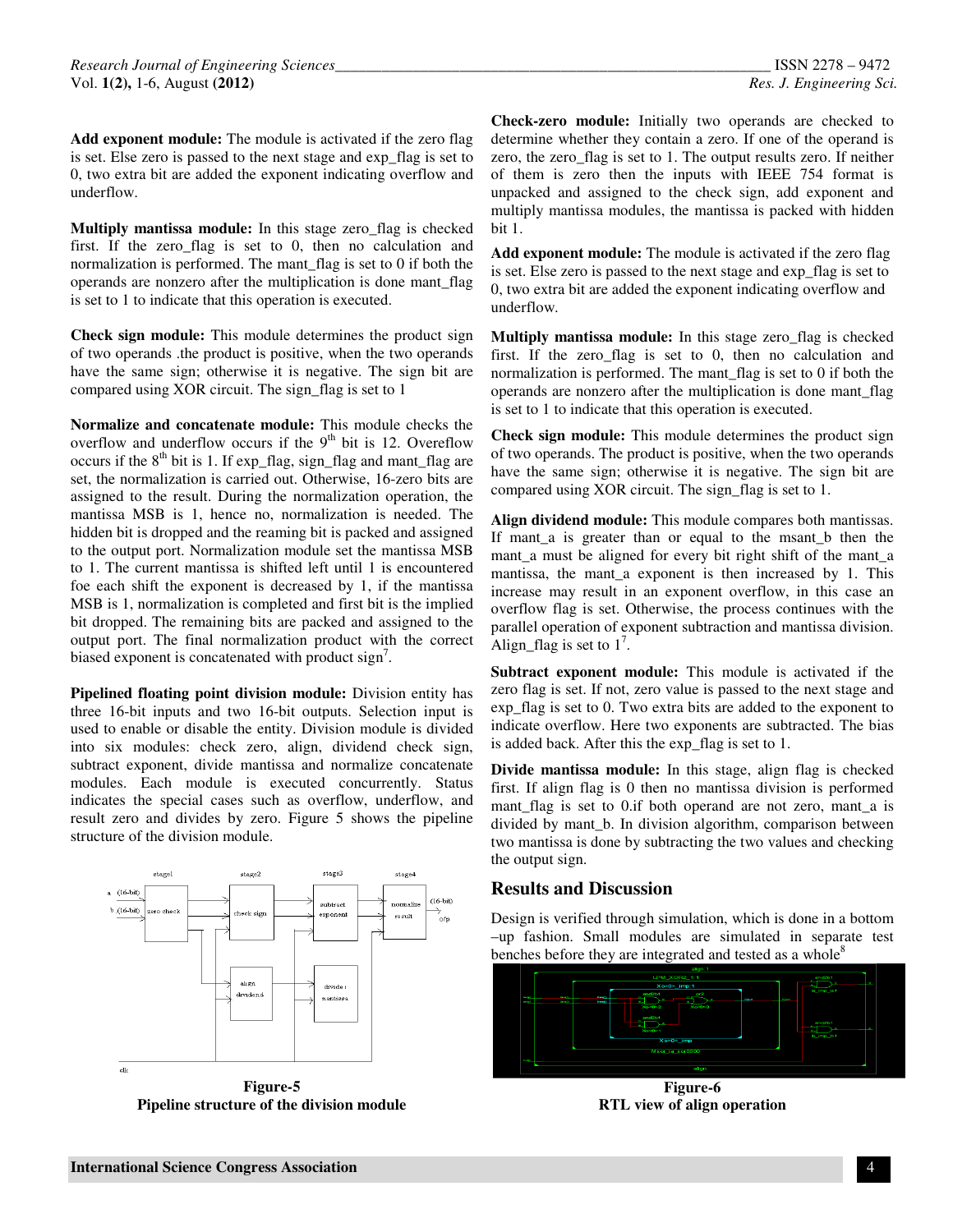#### *Research Journal of Engineering Sciences\_\_\_\_\_\_\_\_\_\_\_\_\_\_\_\_\_\_\_\_\_\_\_\_\_\_\_\_\_\_\_\_\_\_\_\_\_\_\_\_\_\_\_\_\_\_\_\_\_\_\_\_\_\_\_\_* ISSN 2278 – 9472 Vol. **1(2),** 1-6, August **(2012)** *Res. J. Engineering Sci.*



**Figure-10 RTL view of Multiplexer** 

 $mux1$ 

lock: mu<br>vne: mux

### of pipeline floating point ALU design using VHDL is successfully designed, tested and implemented currently, we are conducting further research that consider the further reduction in the hardware complexity in terms of synthesis and fully download the code into Altera FLEXIOK:EPFIOKIOLC,FPGA chip on LC -84 package for hardware $9,10$ .